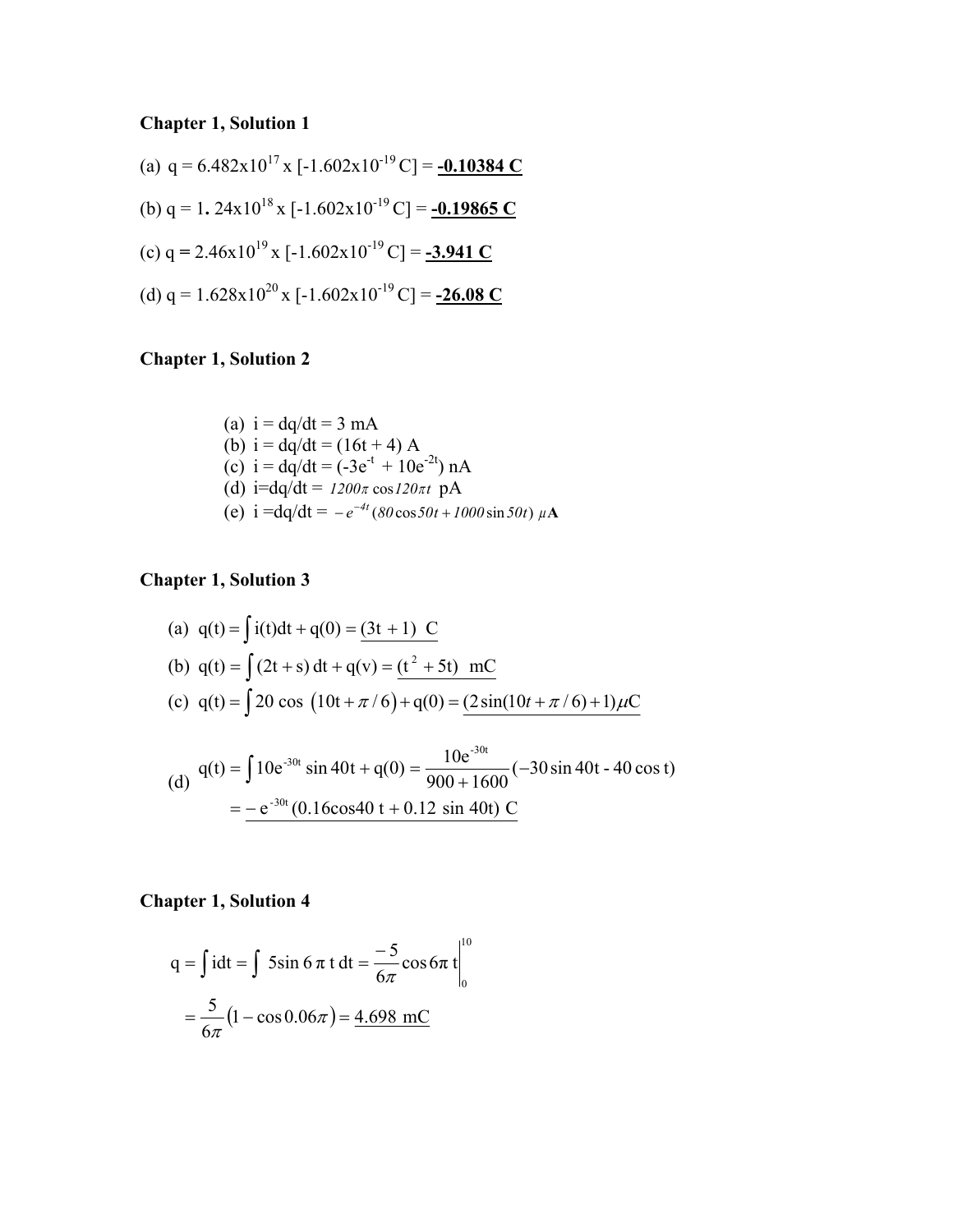$$
q = \int idt = \int e^{-2t} dt \, mC = -\frac{1}{2} e^{-2t} \Big|_0^2
$$
  
=  $\frac{1}{2} (1 - e^4) mC = \frac{490 \, \mu C}{}$ 

## **Chapter 1, Solution 6**

(a) At t = 1ms, i = 
$$
\frac{dq}{dt} = \frac{80}{2} = \frac{40 \text{ mA}}{2}
$$
  
(b) At t = 6ms, i =  $\frac{dq}{dt} = \frac{0 \text{ mA}}{4}$   
(c) At t = 10ms, i =  $\frac{dq}{dt} = \frac{80}{4} = \frac{20 \text{ mA}}{4}$ 

# **Chapter 1, Solution 7**

$$
i = \frac{dq}{dt} = \begin{bmatrix} 25A, & 0 < t < 2 \\ -25A, & 2 < t < 6 \\ 25A, & 6 < t < 8 \end{bmatrix}
$$

which is sketched below:

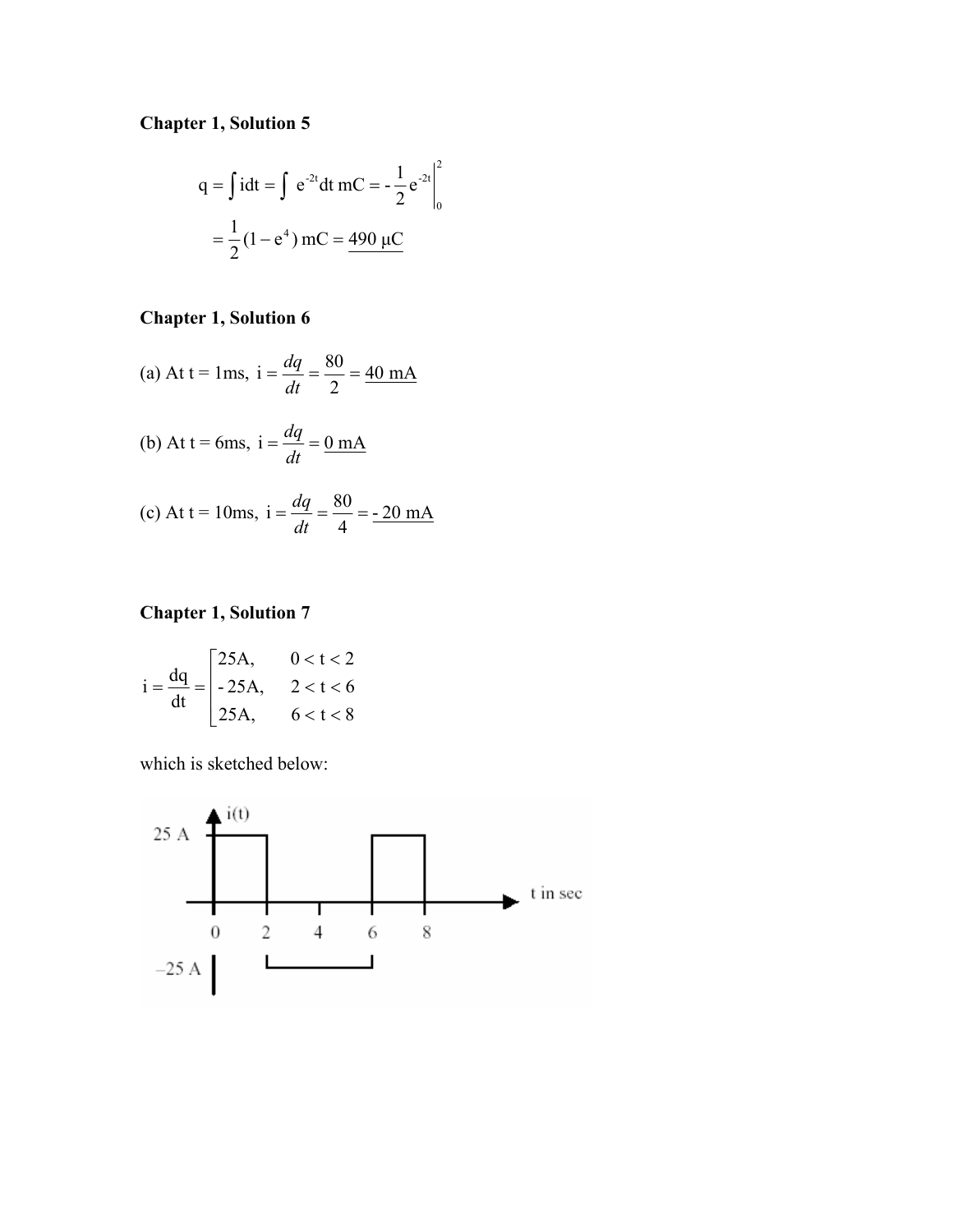$$
q = \int idt = \frac{10 \times 1}{2} + 10 \times 1 = 15 \mu C
$$

### **Chapter 1, Solution 9**

(a) 
$$
q = \int idt = \int_0^1 10 dt = \frac{10 C}{2}
$$
  
\n(b)  $q = \int_0^3 i dt = 10 \times 1 + \left(10 - \frac{5 \times 1}{2}\right) + 5 \times 1$   
\n $= 15 + 10 - 25 = \frac{22.5 C}{2}$   
\n(c)  $q = \int_0^5 i dt = 10 + 10 + 10 = \frac{30 C}{2}$ 

## **Chapter 1, Solution 10**

$$
q = ixt = 8x10^3 x15x10^{-6} = 120 \mu C
$$

## **Chapter 1, Solution 11**

$$
q = it = 85 \times 10^{-3} \times 12 \times 60 \times 60 = 3{,}672
$$
  
E = pt = 100 = 3672 × 1.2 = 4406.4 J

## **Chapter 1, Solution 12**

For  $0 < t < 6s$ , assuming  $q(0) = 0$ ,

$$
q(t) = \int_{0}^{t} i\,dt + q(0) = \int_{0}^{t} 3t\,dt + 0 = 1.5t^{2}
$$
  
At t=6, q(6) = 1.5(6)<sup>2</sup> = 54  
For 6 < t < 10s,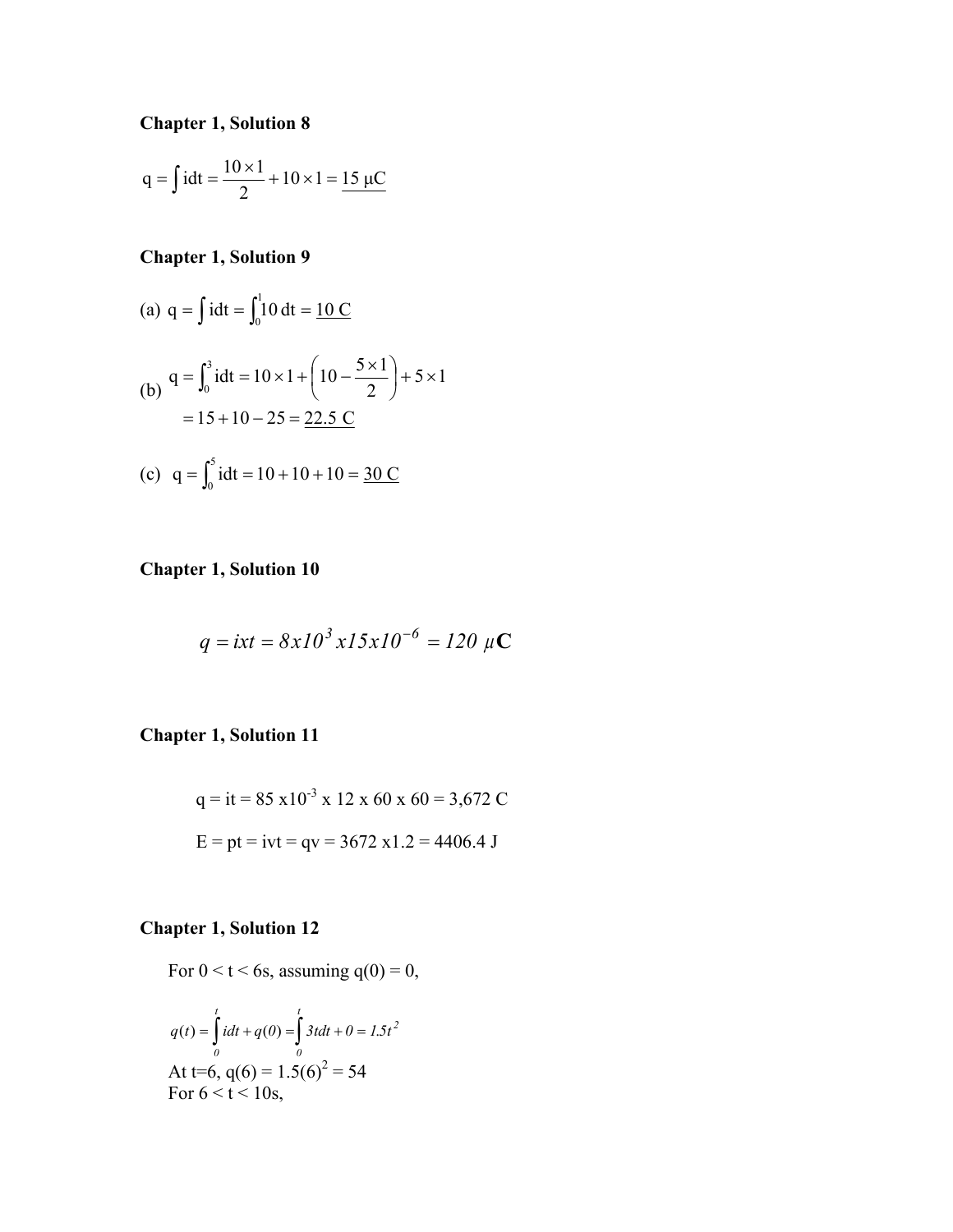$$
q(t) = \int_{6}^{t} i\,dt + q(6) = \int_{6}^{t} 18\,dt + 54 = 18t - 54
$$
  
At t=10, q(10) = 180 - 54 = 126  
For 10 < t < 15s,

$$
q(t) = \int_{10}^{t} i\,dt + q(10) = \int_{10}^{t} (-12)dt + 126 = -12t + 246
$$

At t=15,  $q(15) = -12x15 + 246 = 66$ For  $15 \le t \le 20s$ ,

$$
q(t) = \int_{15}^{t} 0 dt + q(15) = 66
$$
  
Thus

Thus,

$$
q(t) = \begin{cases} 1.5t^2 & \text{C}, \ 0 < t < 6s \\ 18t - 54 & \text{C}, \ 6 < t < 10s \\ -12t + 246 & \text{C}, \ 10 < t < 15s \\ 66 & \text{C}, \ 15 < t < 20s \end{cases}
$$

The plot of the charge is shown below.

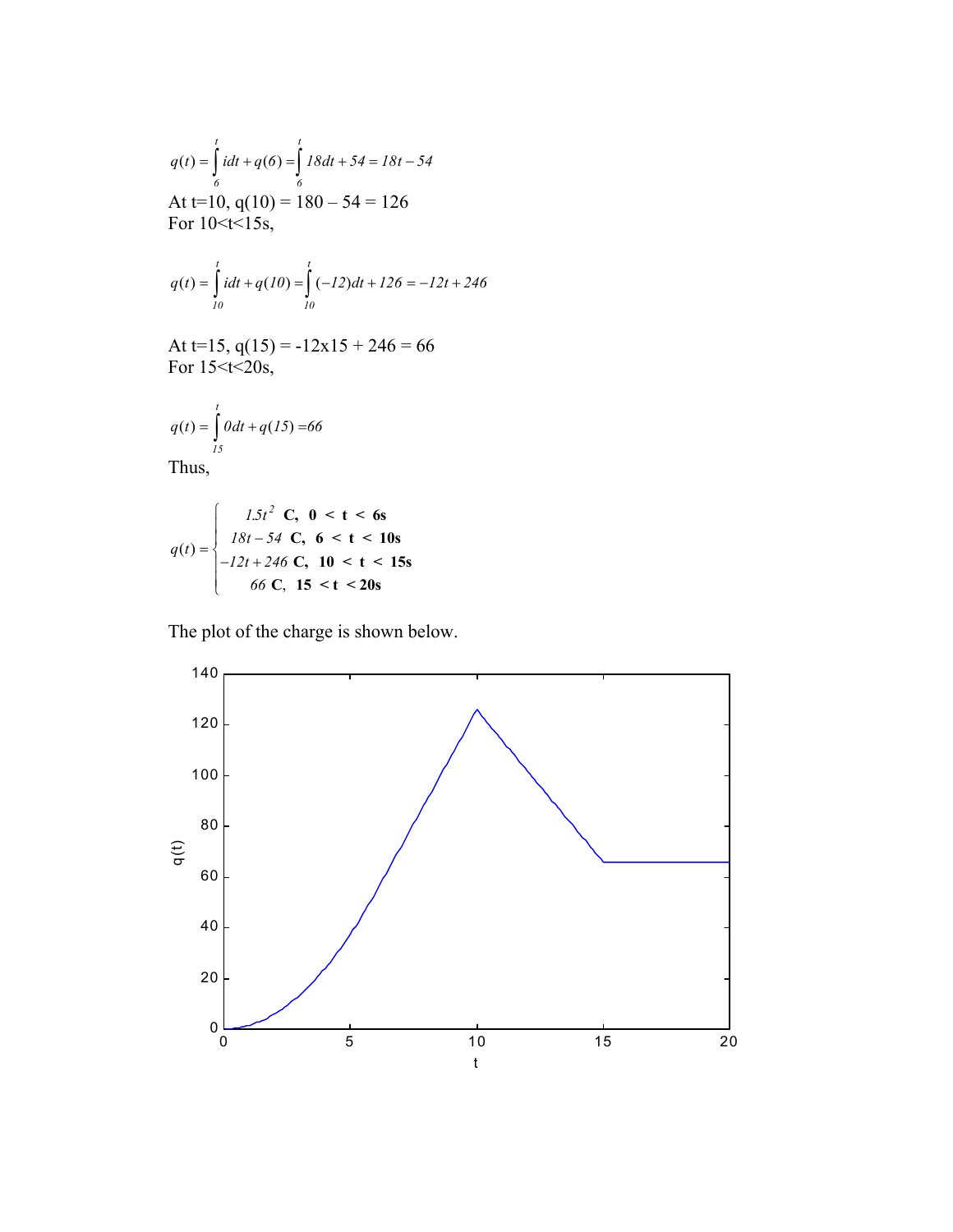$$
w = \int_0^2 v i dt = \int_0^2 1200 \cos^2 4t dt
$$
  
=  $1200 \int_0^2 (2 \cos 8t - 1) dt$  (since,  $\cos^2 x = 2 \cos 2x - 1$ )  
=  $1200 \left(\frac{2}{8} \sin 8t - t\right)_0^2 = 1200 \left(\frac{1}{4} \sin 16 - 2\right)$   
=  $\frac{-2.486 \text{ kJ}}{}$ 

# **Chapter 1, Solution 14**

(a) 
$$
q = \int idt = \int_0^1 10(1 - e^{-0.5t}) dt = 10(t + 2e^{-0.5t})\Big|_0^1
$$
  
=  $10(1 + 2e^{-0.5} - 2) = 2.131$  C

(b) 
$$
p(t) = v(t)i(t)
$$
  
\n $p(1) = 5\cos 2 \cdot 10(1 - e^{-0.5}) = (-2.081)(3.935)$   
\n $= -8.188 \text{ W}$ 

(a) 
$$
q = \int idt = \int_0^2 3e^{-2t} dt = \frac{-3}{2} e^{2t} \Big|_0^2
$$
  
\t\t\t\t $= -1.5(e^{-2} - 1) = \frac{1.297 \text{ C}}{1.297 \text{ C}}$   
\t\t\t\t $v = \frac{5di}{dt} = -6e^{2t}(5) = -30e^{-2t}$   
\t\t\t\t $p = vi = \frac{-90 e^{-4t} W}{}$ 

(c) 
$$
w = \int pdt = -90 \int_0^3 e^{-4t} dt = \frac{-90}{-4} e^{-4t} \Big|_0^3 = \frac{-22.5 \text{ J}}{-22.5 \text{ J}}
$$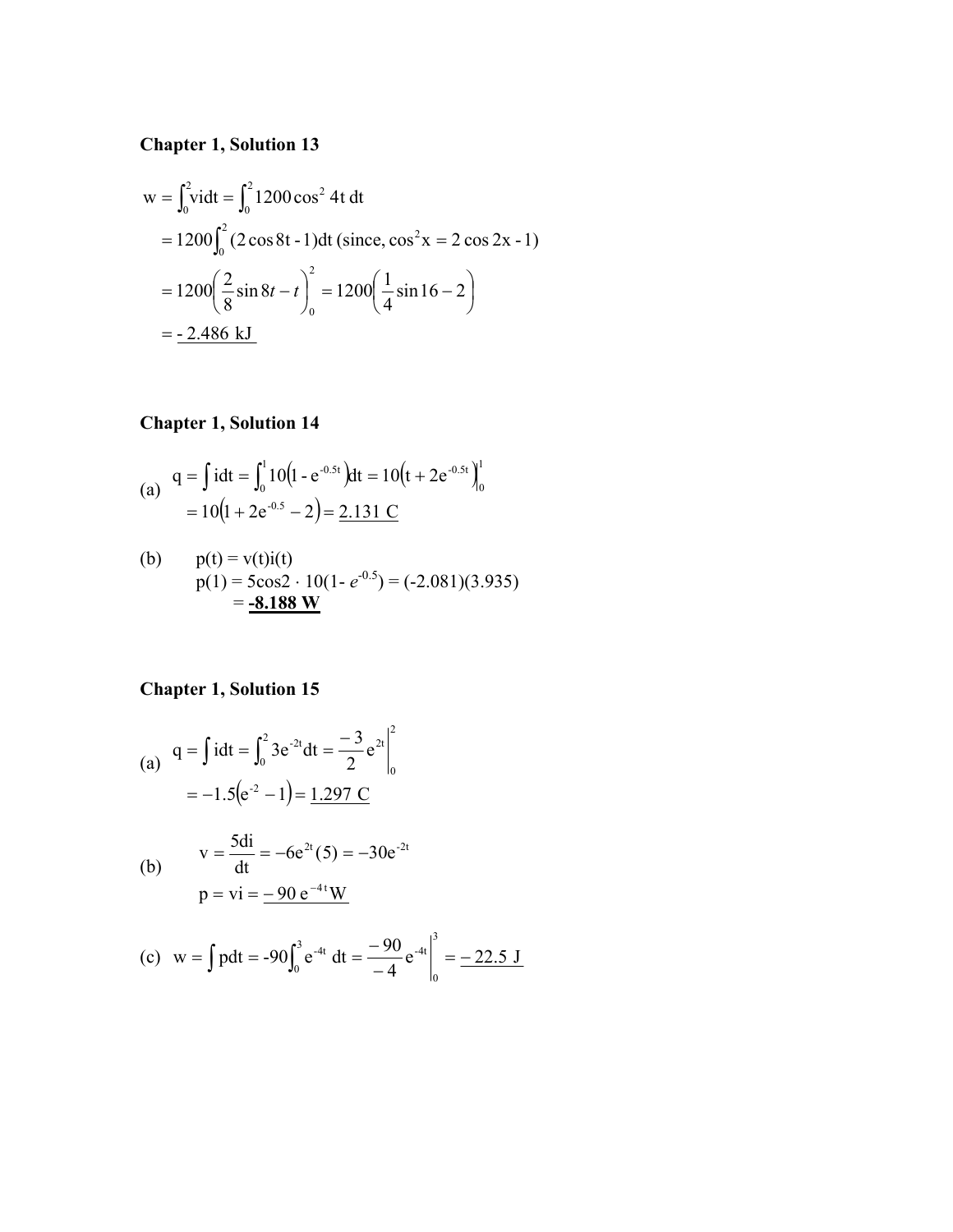$$
i(t) = \begin{bmatrix} 25t \text{ mA} & 0 < t < 2 \\ 100 - 25t \text{ mA} & 2 < t < 4 \end{bmatrix}, \quad v(t) = \begin{bmatrix} 10t \text{ V} & 0 < t < 1 \\ 10 \text{ V} & 1 < t < 3 \\ 40 - 10t \text{ V} & 3 < t < 4 \end{bmatrix}
$$
  
\n
$$
w = \int v(t)i(t)dt = \int_0^1 10 + (25t)dt + \int_1^2 10(25t)dt + \int_2^3 10(100 - 25t)dt + \int_3^4 (40 - 10t)(100 - 25t)dt
$$
  
\n
$$
= \frac{250}{3}t^3 \Big|_0^1 + \frac{250}{2} \Big|_1^2 + 250\Big(4t - \frac{t^2}{2}\Big) \Big|_2^3 + \int_3^4 250(4 - t)^2 dt
$$
  
\n
$$
= \frac{250}{3} + \frac{250}{2}(3) + 250\Big(12 - \frac{9}{2} - 8 + 2\Big) + 250\Big(16t - 4t^2 + \frac{t^2}{3}\Big) \Big|_3^4
$$
  
\n
$$
= \frac{916.7 \text{ mJ}}{3}
$$

### **Chapter 1, Solution 17**

 $\Sigma$  p = 0  $\rightarrow$  -205 + 60 + 45 + 30 + p<sub>3</sub> = 0

 $p_3 = 205 - 135 = 70$  W

Thus element 3 receives **70 W.**

### **Chapter 1, Solution 18**

 $p_1 = 30(-10) = -300$  W  $p_2 = 10(10) = 100$  W  $p_3 = 20(14) = 280$  W  $p_4 = 8(-4) = -32$  W  $p_5 = 12(-4) = -48$  W

$$
\sum p = 0 \quad \longrightarrow \quad -4I_s - 2x\delta - 13x^2 + 5xI\theta = 0 \quad \longrightarrow \quad I_s = 3 \text{ A}
$$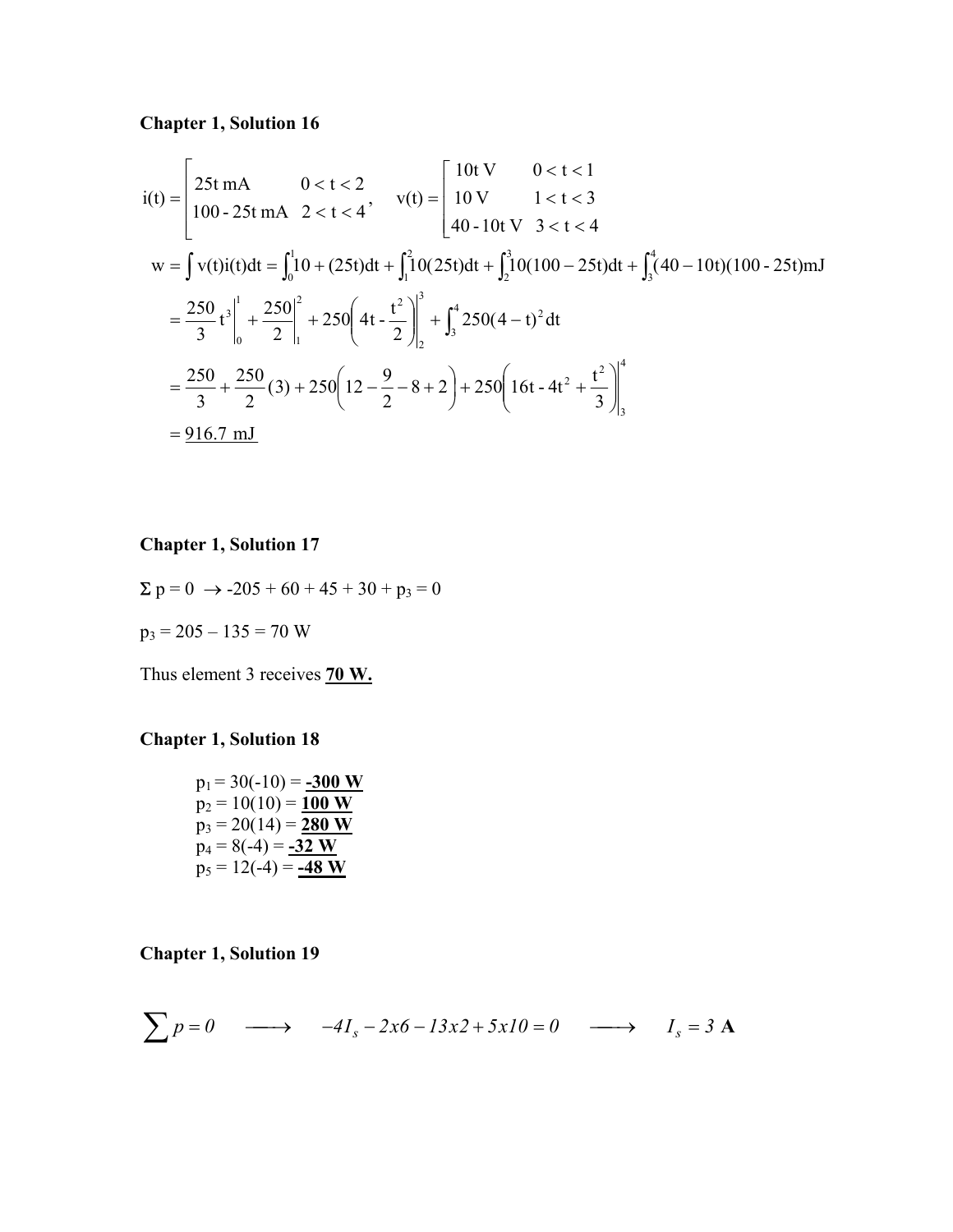Since 
$$
\Sigma p = 0
$$
  
\n $-30 \times 6 + 6 \times 12 + 3V_0 + 28 + 28 \times 2 - 3 \times 10 = 0$   
\n $72 + 84 + 3V_0 = 210$  or  $3V_0 = 54$   
\n $V_0 = 18$  V

$$
i = \frac{\Delta q}{\Delta t} = 4 \times 10^{11} \left( \frac{\text{photon}}{\text{sec}} \right) \cdot \frac{1}{8} \left( \frac{\text{electron}}{\text{photon}} \right) \cdot 1.6 \times 10^{19} (\text{C/electron})
$$

$$
= \frac{4}{8} \times 10^{11} \times 1.6 \times 10^{-19} \text{C/s} = 0.8 \times 10^{-8} \text{C/s} = \frac{8 \text{ nA}}{}
$$

### **Chapter 1, Solution 22**

It should be noted that these are only typical answers.

| (a)                        | Light bulb     | 60 W, 100 W |
|----------------------------|----------------|-------------|
| (b)                        | Radio set      | 4W          |
| $\left( \mathrm{c}\right)$ | TV set         | 110 W       |
| (d)                        | Refrigerator   | 700 W       |
| (e)                        | <b>PC</b>      | 120W        |
| (f)                        | PC printer     | 18 W        |
| (g)                        | Microwave oven | 1000W       |
| (h)                        | Blender        |             |
|                            |                |             |

(a) 
$$
i = \frac{p}{v} = \frac{1500}{120} = \frac{12.5 \text{ W}}{120}
$$
  
\n(b)  $w = pt = 1.5 \times 10^3 \times 45 \times 60 \cdot \text{J} = 1.5 \times \frac{45}{60} \text{ kWh} = \frac{1.125 \text{ kWh}}{60}$   
\n(c) Cost = 1.125 × 10 = 11.25 cents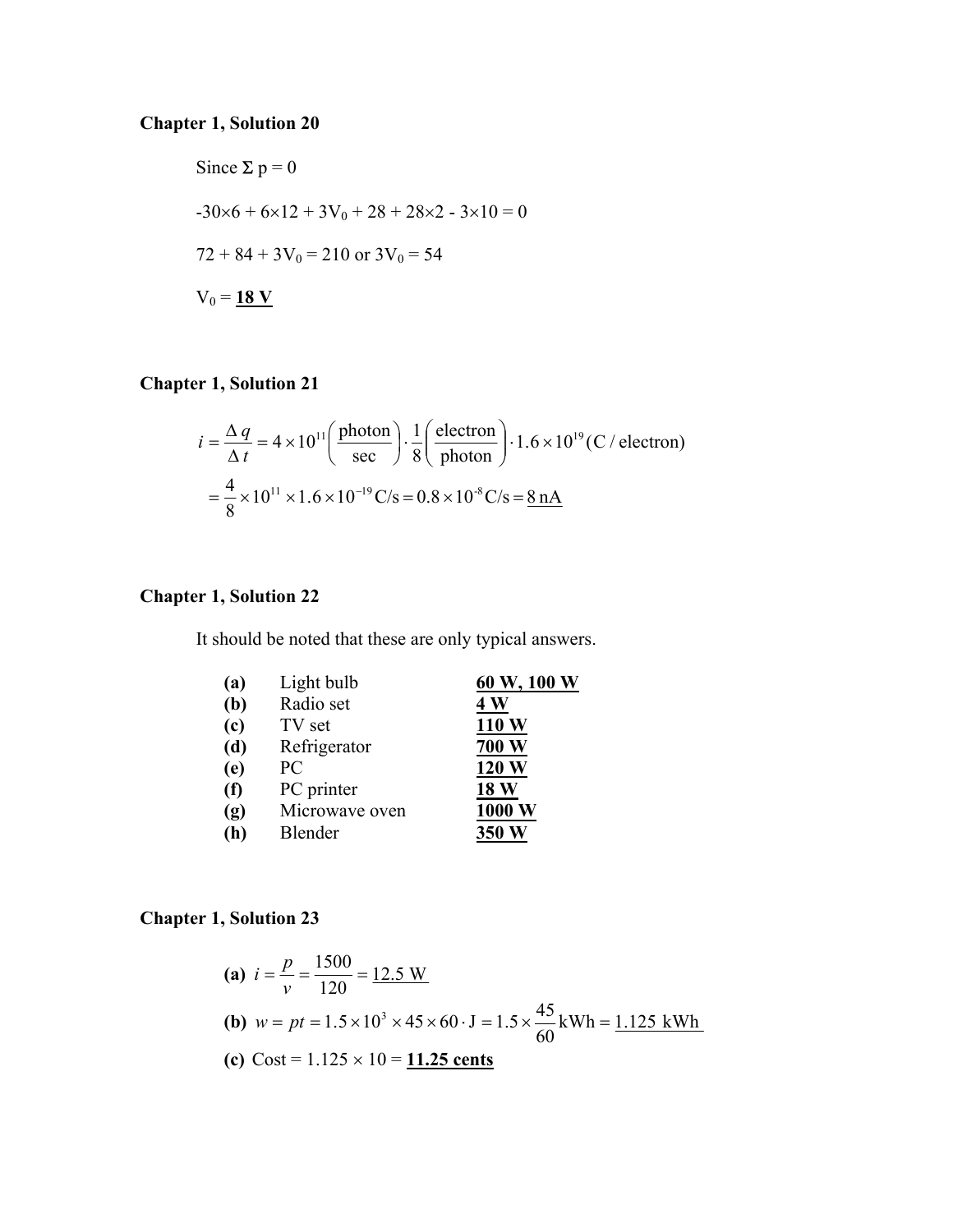$$
p = vi = 110 \times 8 = 880
$$
 W

Cost = 1.2 kW × 
$$
\frac{4}{6}
$$
 hr × 30 × 9 cents/kWh = 21.6 cents

## **Chapter 1, Solution 26**

(a) 
$$
i = \frac{0.8A \cdot h}{10h} = \frac{80 \text{ mA}}{10h}
$$
  
\n(b)  $p = \text{vi} = 6 \times 0.08 = \frac{0.48 \text{ W}}{0.0048 \text{ kWh}}$   
\n(c)  $w = \text{pt} = 0.48 \times 10 \text{ Wh} = \frac{0.0048 \text{ kWh}}{0.0048 \text{ kWh}}$ 

(a) Let T = 4h = 
$$
4 \times 36005
$$
  
q =  $\int idt = \int_0^T 3dt = 3T = 3 \times 4 \times 3600 = 43.2$  kC

(b) 
$$
W = \int pdt = \int_0^T vidt = \int_0^T (3) \left( 10 + \frac{0.5t}{3600} \right) dt
$$
  
=  $3 \left( 10t + \frac{0.25t^2}{3600} \right) \Big|_0^{4 \times 3600} = 3[40 \times 3600 + 0.25 \times 16 \times 3600]$   
=  $\frac{475.2 \text{ kJ}}{}$ 

(c) 
$$
W = 475.2 \text{ kWs}, \quad (J = Ws)
$$
  
\n
$$
\text{Cost} = \frac{475.2}{3600} \text{ kWh} \times 9 \text{ cent} = 1.188 \text{ cents}
$$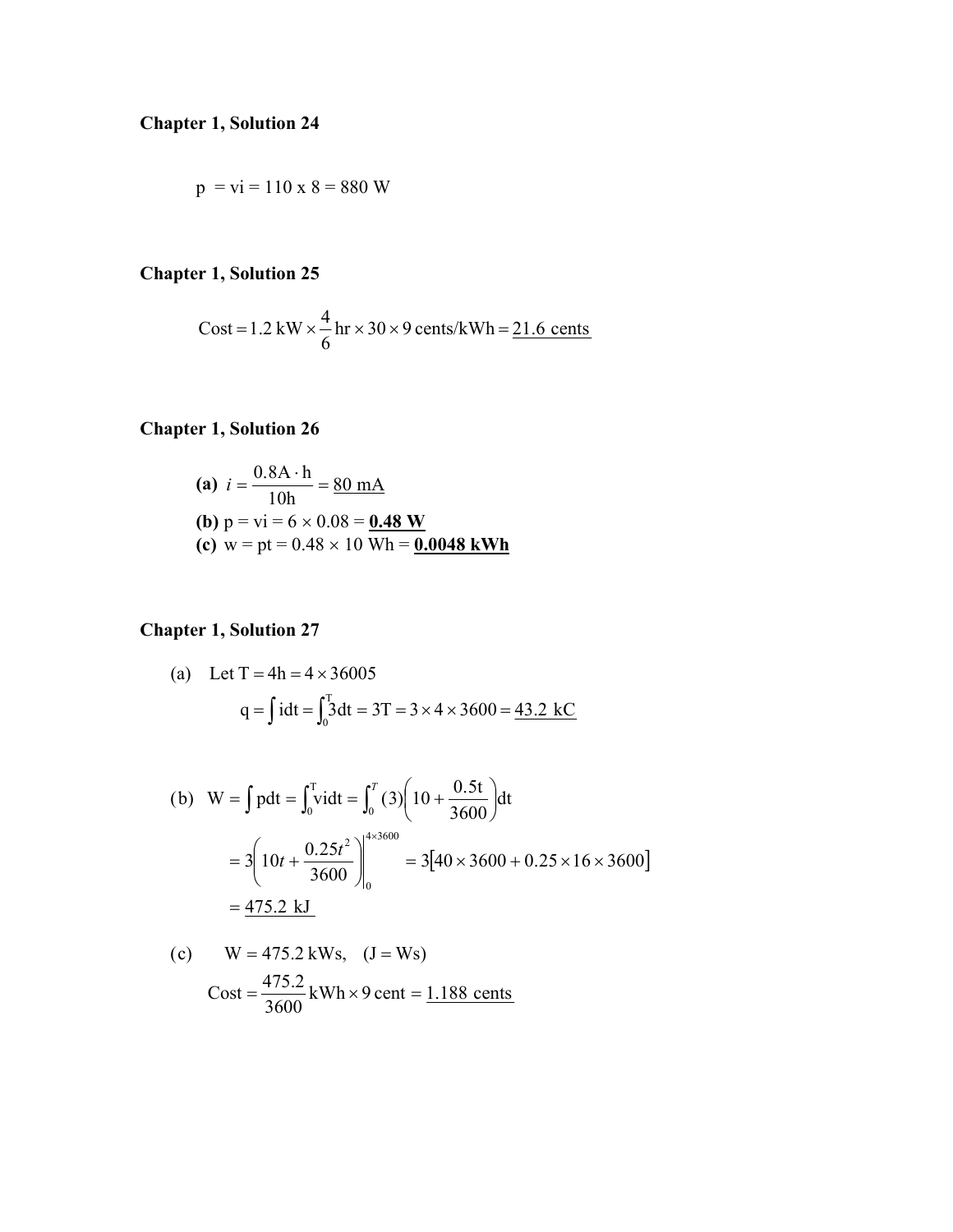(a) 
$$
i = \frac{P}{V} = \frac{30}{120} = \frac{0.25 \text{ A}}{}
$$

(b) 
$$
W = pt = 30 \times 365 \times 24 \text{ Wh} = 262.8 \text{ kWh}
$$
  
Cost = \$0.12 \times 262.8 = \$31.54

### **Chapter 1, Solution 29**

$$
w = pt = 1.2 \text{kW} \frac{(20 + 40 + 15 + 45)}{60} \text{ hr} + 1.8 \text{ kW} \left(\frac{30}{60}\right) \text{ hr}
$$
  
= 2.4 + 0.9 = 3.3 kWh  
Cost = 12 cents × 3.3 =  $\frac{39.6 \text{ cents}}{29.6 \text{ cents}}$ 

### **Chapter 1, Solution 30**

Energy =  $(52.75 - 5.23)/0.11 = 432$  kWh

## **Chapter 1, Solution 31**

Total energy consumed =  $365(4+8)$  W  $\text{Cost} = $0.12 \times 365 \times 12 = $526.60$ 

$$
w = pt = 1.2 \text{kW} \frac{(20 + 40 + 15 + 45)}{60} \text{ hr} + 1.8 \text{ kW} \left(\frac{30}{60}\right) \text{ hr}
$$
  
= 2.4 + 0.9 = 3.3 kWh  
Cost = 12 cents × 3.3 = 39.6 cents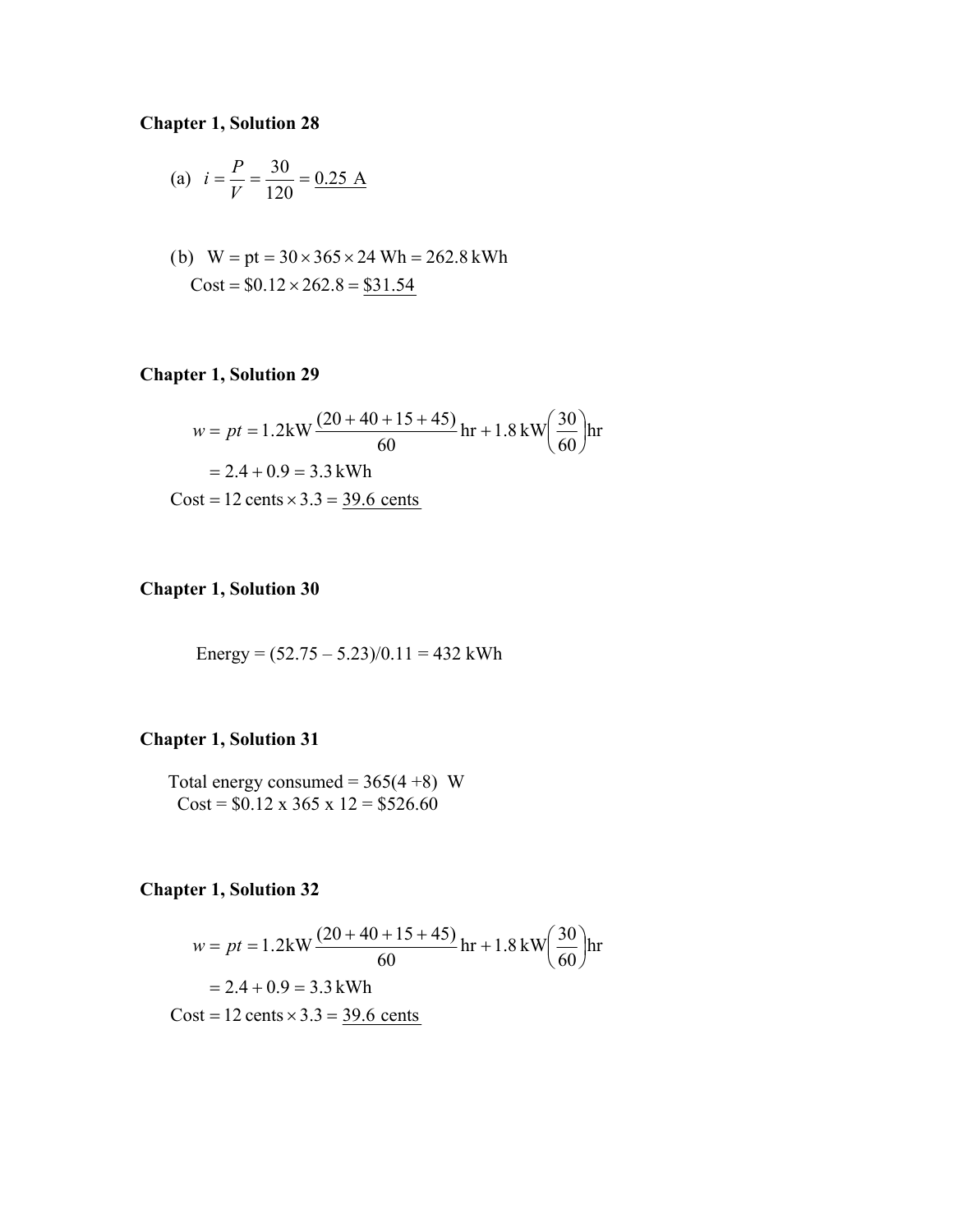$$
i = \frac{dq}{dt} \rightarrow q = \int i dt = 2000 \times 3 \times 10^3 = 6 \text{ C}
$$

#### **Chapter 1, Solution 34**

- (b) Energy =  $\sum pt = 200 \times 6 + 800 \times 2 + 200 \times 10 + 1200 \times 4 + 200 \times 2$  $= 10,000$  kWh
- (c) Average power =  $10,000/24$  = 416.67 W

### **Chapter 1, Solution 35**

 $= 7200 + 2800 = 10.4$  kWh (a)  $W = \int p(t)dt = 400 \times 6 + 1000 \times 2 + 200 \times 12 \times 1200 \times 2 + 400 \times 2$ 

(b) 
$$
\frac{10.4 \text{ kW}}{24 \text{ h}} = \frac{433.3 \text{ W/h}}{24 \text{ h}}
$$

**Chapter 1, Solution 36** 

(a) 
$$
i = \frac{160A \cdot h}{40} = \frac{4A}{40}
$$
  
(b)  $t = \frac{160Ah}{0.001A} = \frac{160,000h}{24h / day} = \frac{6,667 \text{ days}}{24h / day}$ 

$$
q = 5 \times 10^{20} \left(-1.602 \times 10^{-19}\right) = -80.1 \text{ C}
$$
  
W =  $qv = -80.1 \times 12 = -901.2 \text{ J}$